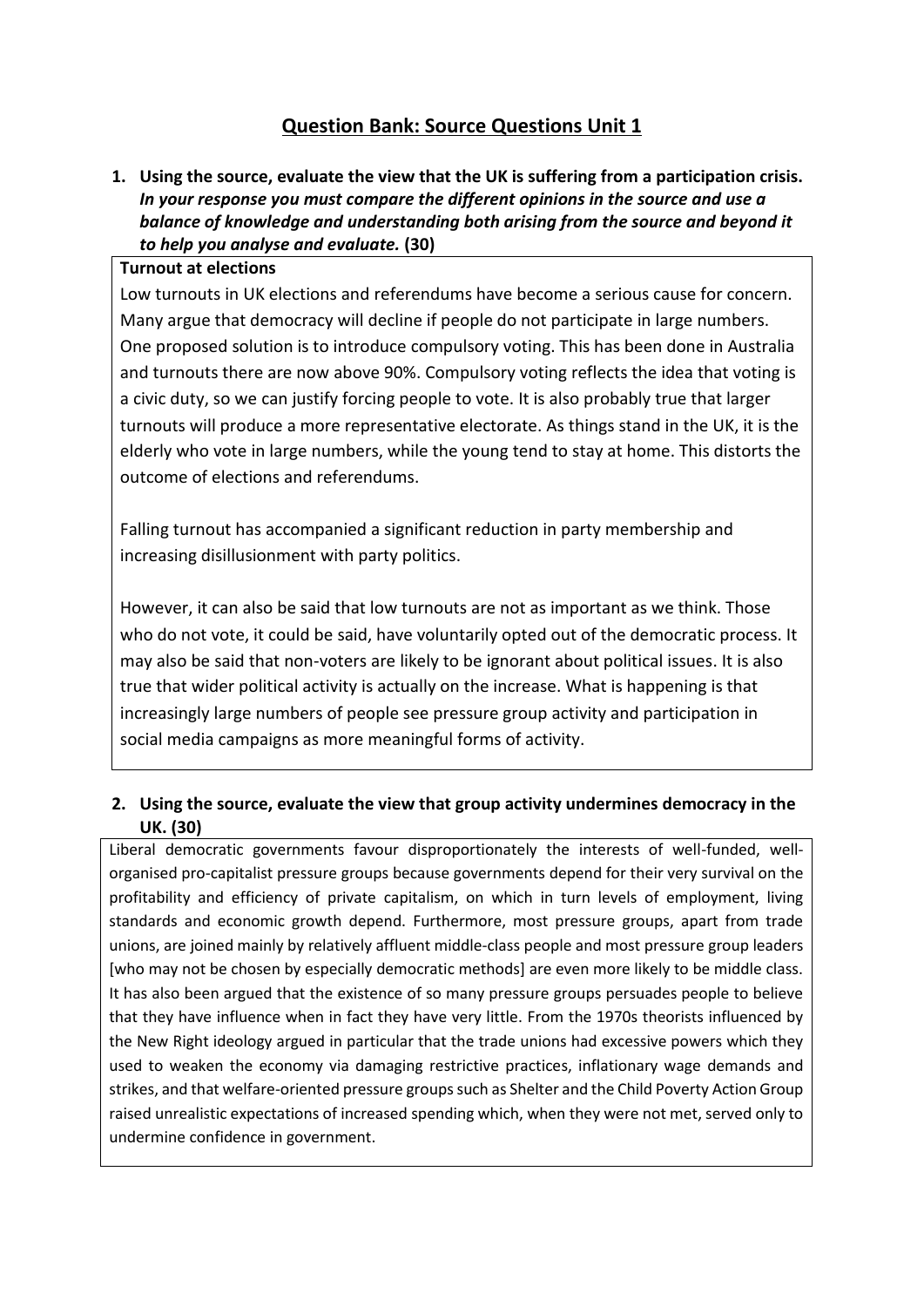In the theoretical framework of democratic pluralism states are assumed to be neutral arbiters [or impartial referees] evaluating the claims of a vast number of possibly competing pressure groups in accordance with the national interest. Whereas political parties represent the general interests of voters across a range of issues, pressure groups provide for the representation of citizens' views on particular issues relating to their own personal well-being [sectional groups] and/or to their particular causes for concern [promotional or cause groups]. As a result of the resources at their disposal pressure groups can represent individuals more effectively than they could do themselves, a point which may be especially relevant to more disadvantaged individuals such as the poor or the disabled and to minority groupings such as immigrants. It is possible that pressure groups can address controversial issues which political parties might initially seek to avoid and likely also that as new issues reach the political agenda new pressure groups can be formed to address these issues. Pressure groups enable their members and supporters to participate more fully in the political process on a continuing basis between general elections and this is likely to enhance political understanding and thereby to strengthen support for the liberal democratic system as a whole.

Source: an academic report on pressure group influences

## **3. Using the source, evaluate the view that representative democracy is superior to direct democracy.**

**In your response you must:**

- **Compare the different opinions in the source.**
- **Consider this view and the alternative to this view in a balanced way.**
- **Use knowledge and understanding to help you analyse and evaluate.**

It is natural to assume that direct democracy is the purest form of political system that can exist. After all, it represents the ultimate form of government by consent and, at the same time, it means that the majority rules. It is also to be expected that the people are more likely to respect decisions they have made themselves. It does however, have some illustrious critics. In classical Greece, the philosopher Plato argued that it would give rise to the rule of the rabble-rousing dictators who would be able to sway opinion through great speeches and appeals to popular emotion. Today we see echoes of this in the way the tabloid press often treats referendum campaigns. In nineteenth-century England, the great liberal thinker John Stuart Mill referred to the 'tyranny of the majority' and, like Plato, feared that the average citizen, lacking much education, would not act rationally and would be ignorant of the issues presented to them. Mill and his fellow nineteenth-century liberals supported representative democracy. This was for several reasons.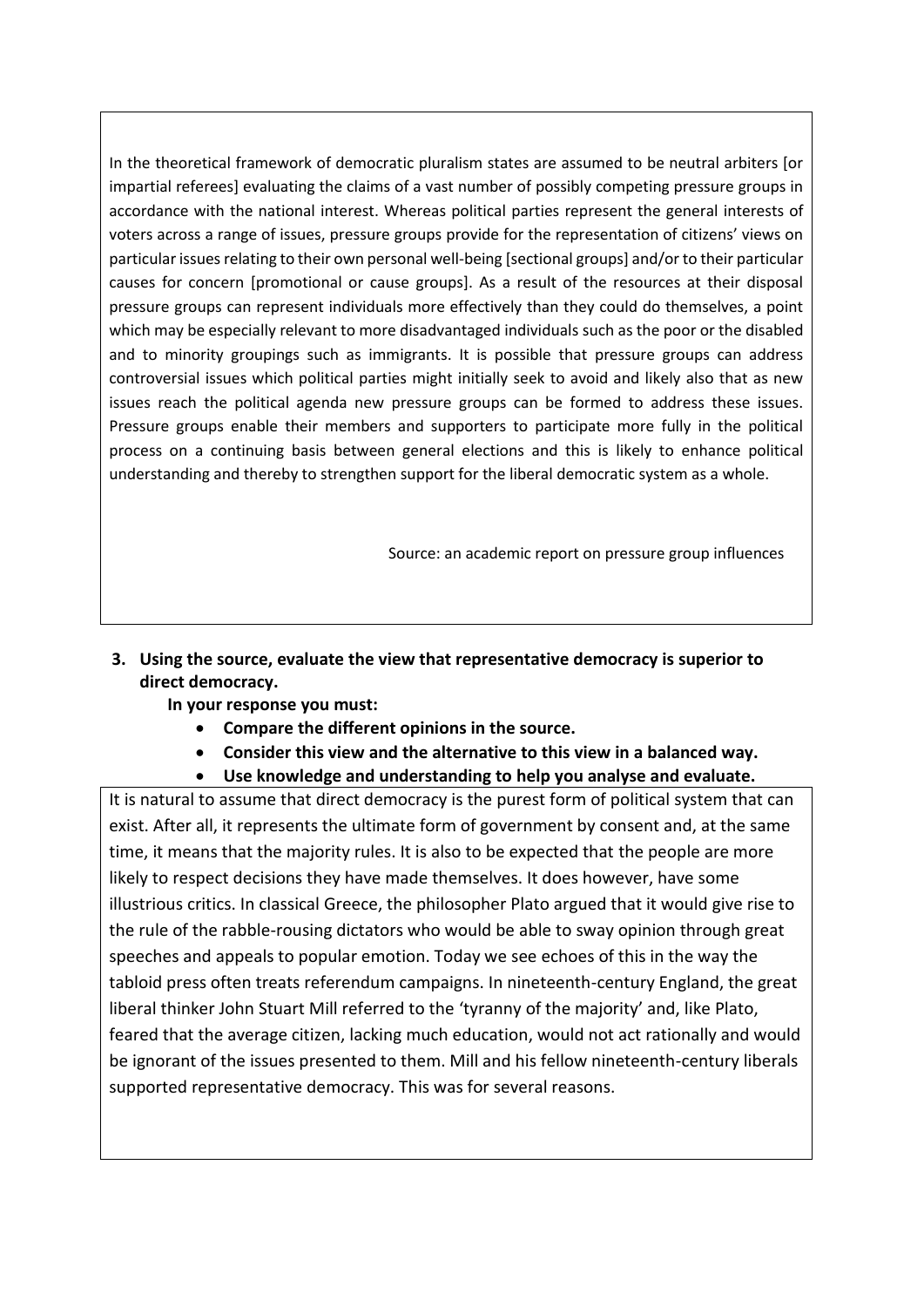First, they argued that elected representatives would be able to use their superior judgement in the interests of the people and would be able to arbitrate between the interests of the majority and those of minorities. Second, they believed that this compromise would satisfy the liberal desire to ensure that all sections of society are considered in political decision making.

Third, they had little faith in the people's ability to reach rational decisions.

It is hardly surprising, therefore, that representative democracy has now become the norm in modern liberal-based political systems. Nevertheless, there are now signs that direct democracy is creeping back into fashion. In the UK, considered to be the original cradle of representative democracy, governments are increasingly resorting to referendums, the modern form of direct democracy. Referendums are often used to settle constitutional issues and occasions when government itself is unable to resolve an issue without excessive conflict.

# **Question Bank: Essay Questions**

## **Types of democracy**

- 1. Evaluate the view that direct democracy is superior to representative democracy (30)
- 2. Evaluate the view that direct democracy should be used more often in the UK system. (30)
- 3. Evaluate the view that direct democracy is preferable to representative democracy? (30)

### **The health of British democracy**

- 1. Evaluate the view that the UK remains a genuine pluralist democracy. (30)
- 2. Evaluate the view that the UK political system is democratic. (30)
- 3. Evaluate the view that power in the UK is dispersed successfully. (30)

### **Reforming British democracy**

- 1. Evaluate the view that the UK system of representative democracy remains in need of improvement. (30)
- 2. Evaluate the view that reforms to the political system have improved the UK's system of representative democracy. (30)
- 3. 1. Evaluate the view that the UK political system needs further reform to make it more democratic? (30)

### **Political Participation**

- 1. Evaluate the view that democracy in the UK is suffering from a participation crisis. (30)
- 2. Evaluate the view that the UK is suffering from a 'participation crisis'? (30)
- 3. Evaluate proposed reforms to increase political participation in the UK? (30)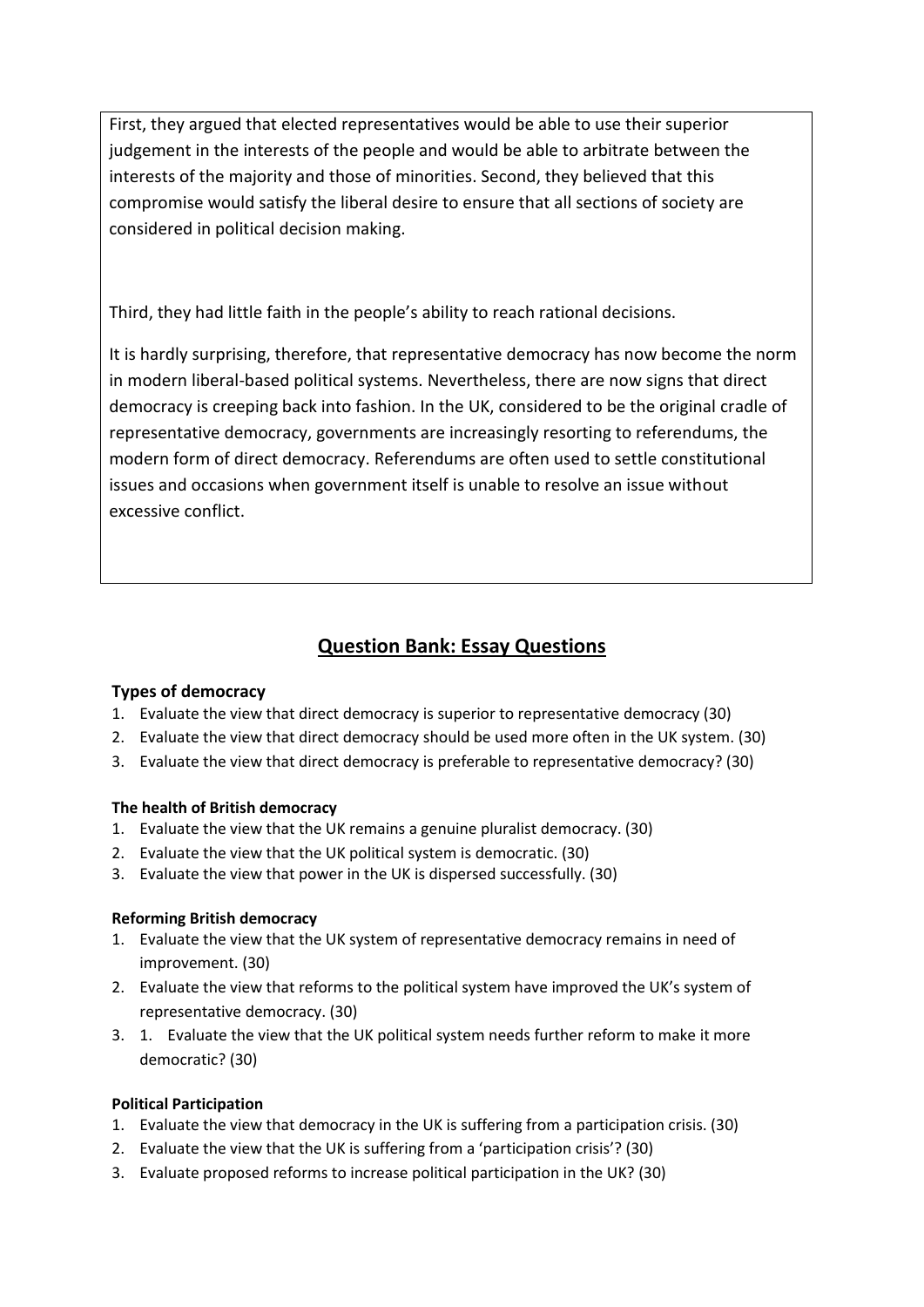### **Pressure group activity**

- 1. Evaluate the view that pressure groups are successful due to their ability to generate mass support. (30)
- 2. Evaluate the view that pressure groups enhance democracy in the UK.*.* (30)

### **Rights protection in a democracy**

- 1. Evaluate the view that judges, rather than politicians, are better able to protect and defend rights in the UK. (30)
- 2. Evaluate the view that rights are effectively protected in the UK. (30)
- 3. Evaluate the view that democratic rights are protected in the British political system. (30)

## **Question Bank: Source Questions**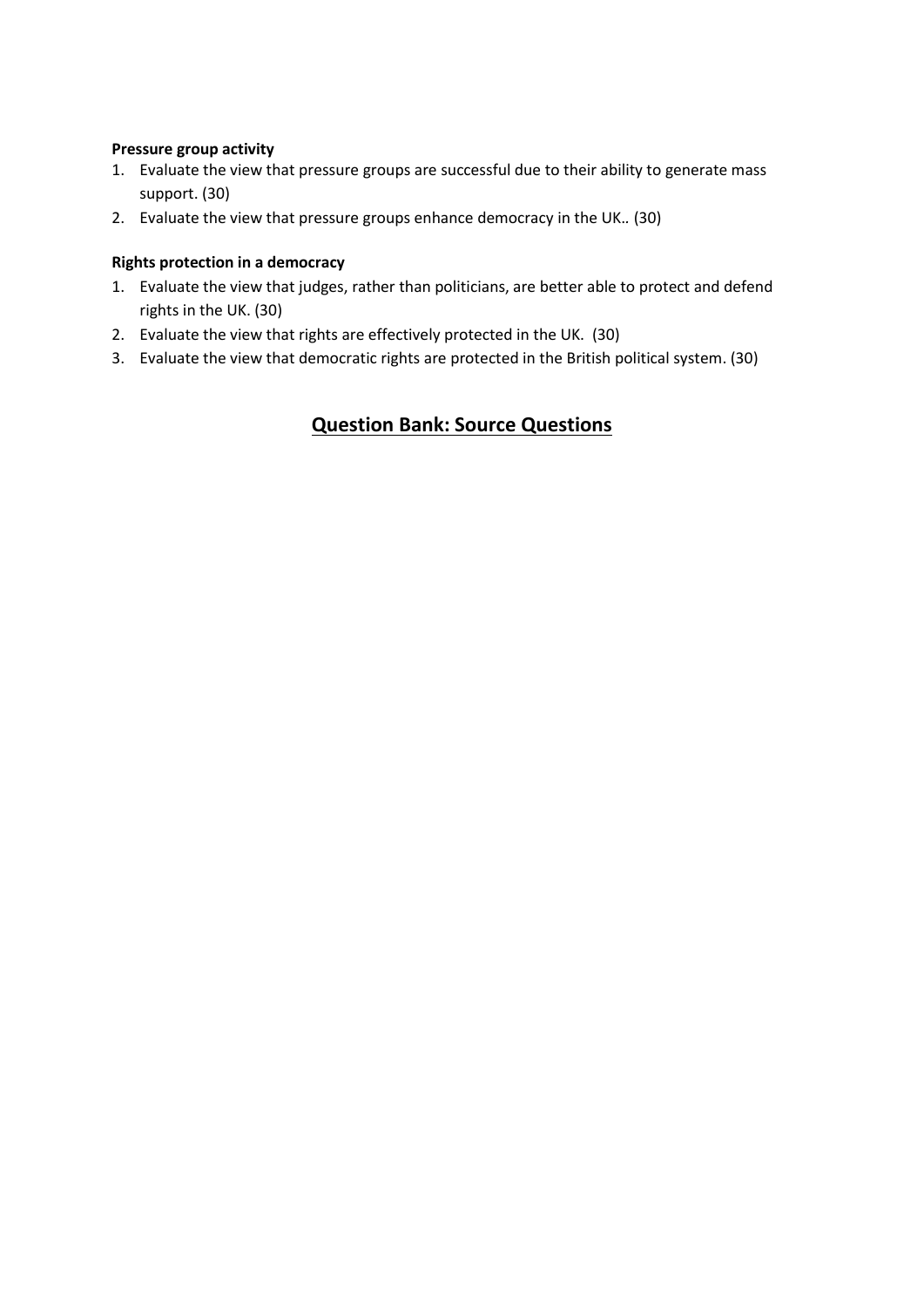(b) This source is adapted from information on the Parliament website about the party system and information on the 'Vice magazine' UK website focused on minority parties.

### The party system

Political parties have existed in one form or another since at least the 18th century, they are an essential element of UK politics. Since the Second World War, all the Governments in the UK have been formed by either the Labour Party or the Conservative Party. This did differ in 2010 when the Conserva tives and Liberal Democrats formed a coalition government. The major parties capture the main issues of the day and present choice. Furthermore, the current electoral system favours few parties in the race to govern.

#### **Minority parties**

'Minority parties' are those that sit outside the traditional big three (Labour, Conservative and Liberal Democrat Parties) and have had power over Parliament for over a century. A significant shift has taken place in politics in recent years, with more people questioning the 'Establishment of Westminster' and looking to parties like the SNP, Plaid Cymru, the Green Party and UKIP.

In 2015, UKIP and the Greens obtained 5 million votes between them, also the SNP reached 56 seats of the 59 available in Scotland, becoming the third largest party in the House of Commons. Minority parties are enjoying success and recognition. A secure victory is now not the expected norm for either Labour or Conservative Parties, they now have much to fear and much to lose from a range of minority parties who are gaining ground.

The voter has little to choose between when looking to the major parties. In terms of policy, there is little that separates the major parties and all the policy they produce is similar, with battles over style as opposed to substance. By contrast, many of the minority parties present a fresh approach to politics.

(Source: from www.parliament.uk - used under Open Parliament Licence v3.0 and adapted from: The New Wave: Minority Parties - SNP, Plaid Cymru and the Green Party http://www.vice.com/en\_uk/video/the-new-wave-minority-parties)

Using the source, evaluate the view that the major parties still remain the dominant force in UK politics.

In your response you must:

- compare the different opinions in the source
- consider the view and the alternative view in a balanced way
- use a balance of knowledge and understanding both arising from the source and beyond the source to help you to analyse and evaluate.

(30)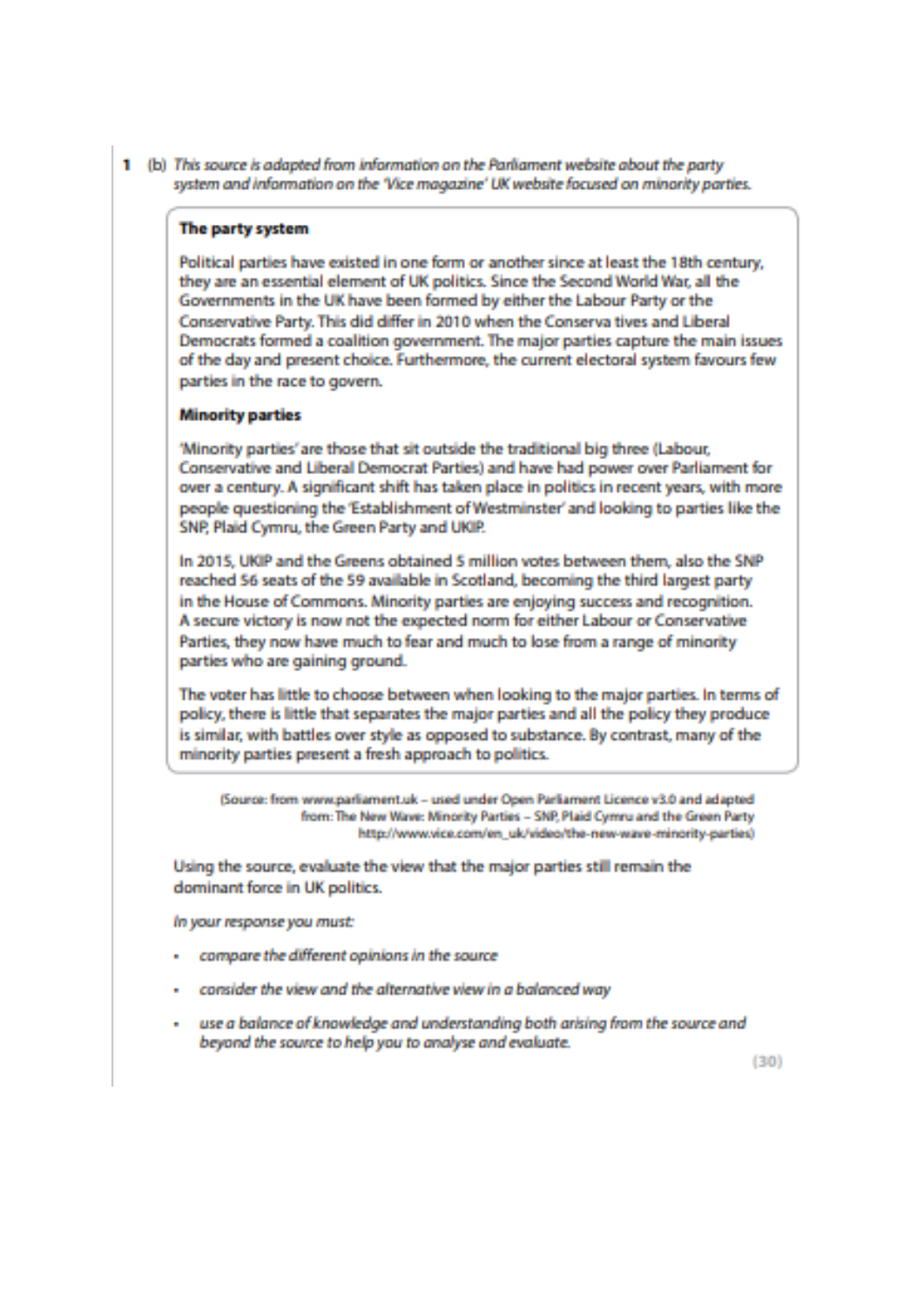2. Using the source, evaluate the view that Labour has returned to its original ideological position. *In your response you must compare the different opinions in the source and use a balance of knowledge and understanding both arising from the source and beyond it to help you to analyse and evaluate.* (30)

There are two ways to view the 'Corbyn revolution' which emerged within the Labour Party in 2015. Some argue that this is a return to the roots of the Labour Party. Many of Corbyn's ideas were forged in the 1970s and 1980s when he was a young party member and when such ideological figures such as Tony Benn, Ken Livingstone and Michael Foot were prominent in the party. His proposals for the state ownership pf the railways and state control over utility industries come straight from that era. He also believes in the power of the state to create greater economic equality and to curb the excesses of capitalism.

Others see it as a temporary insurgency. Many new supporters who voted for Corbyn in the leadership elections are seen as Marxist 'entryists'. For such critics the legacy of Tony Blair and New Labour is where the modern Labour Party is and should position itself. They point out that most Labour voters are actually moderate and that the majority of Labour MPs and peers do not support Corbyn. They support more centrist policies on taxation, welfare, and the role of the state,

It remains to be seen whether Labour can survive this split and indeed, which ideological position will prevail.

**3.** Using the source, evaluate the extent to which two-party dominance has declined in the UK. *In your response you must compare the different opinions in the source and use a balance of knowledge and understanding both arising from the source and beyond it to help you to analyse and evaluate.* (30)

| Two-Party dominance in the UK |                              |                 |                             |                                       |  |  |
|-------------------------------|------------------------------|-----------------|-----------------------------|---------------------------------------|--|--|
| <b>Election</b><br>Year       | <b>Conservative</b><br>seats | Labour<br>seats | <b>Third-Party</b><br>seats | % of seats won by<br>two main parties |  |  |
| 1979                          | 339                          | 269             | 11                          | 95.8                                  |  |  |
| 1983                          | 397                          | 209             | 23                          | 93.3                                  |  |  |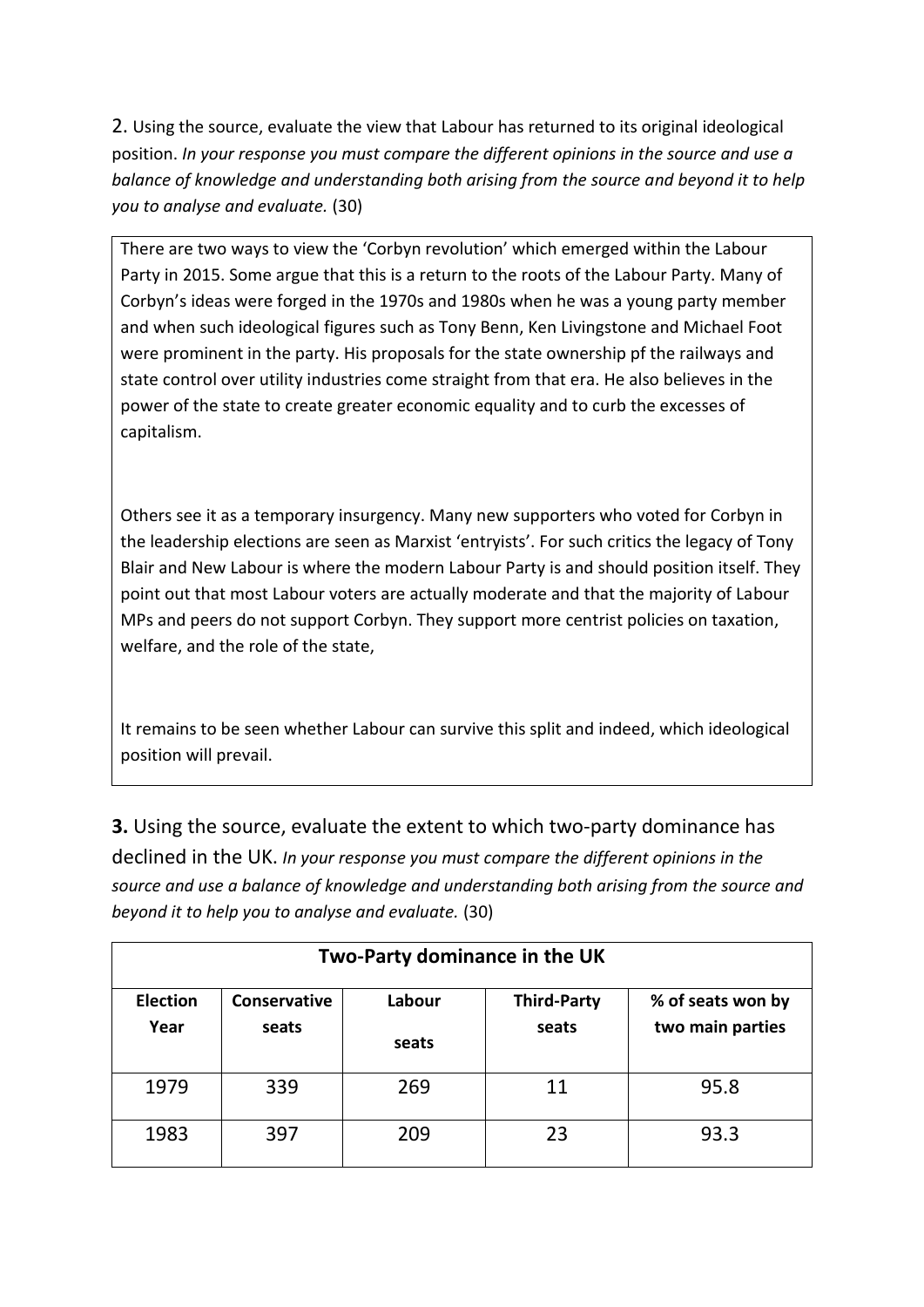| 1987 | 376 | 229 | 22 | 93.0 |
|------|-----|-----|----|------|
| 1992 | 336 | 271 | 20 | 93.2 |
| 1997 | 165 | 418 | 46 | 88.4 |
| 2001 | 166 | 413 | 52 | 87.8 |
| 2005 | 198 | 356 | 62 | 85.6 |
| 2010 | 307 | 258 | 57 | 86.9 |
| 2015 | 331 | 232 | 56 | 86.7 |
| 2017 | 316 | 259 | 62 | 88.4 |

**4.** Using the source tables, evaluate the view that there is little in common between Conservative and Labour Party policies and ideas. You may also draw on your knowledge of developments and changes since 2015. *In your response you must compare the different opinions in the source and use a balance of knowledge and understanding both arising from the source and beyond it to help you to analyse and evaluate.*  (30)

## **Conservative manifesto policies, 2015**

Make migrants wait four years before they can claim certain benefits.

Stop migrants from claiming child benefit for dependents living outside the UK, and remove those that have failed to find work after six months.

Eradicate the deficit by 2018 and secure an overall budgets surplus by 2019-20

Achieve the above by spending cuts, not tax rises, while raising NHS spending

Extra £2 billion into frontline health services across the UK

In England, everyone would be able to see a GP seven days a week by 2020

An income tax cut for 30 million people by 2020

No increases in VAT

Hold a referendum on Britain's membership of the EU by 2017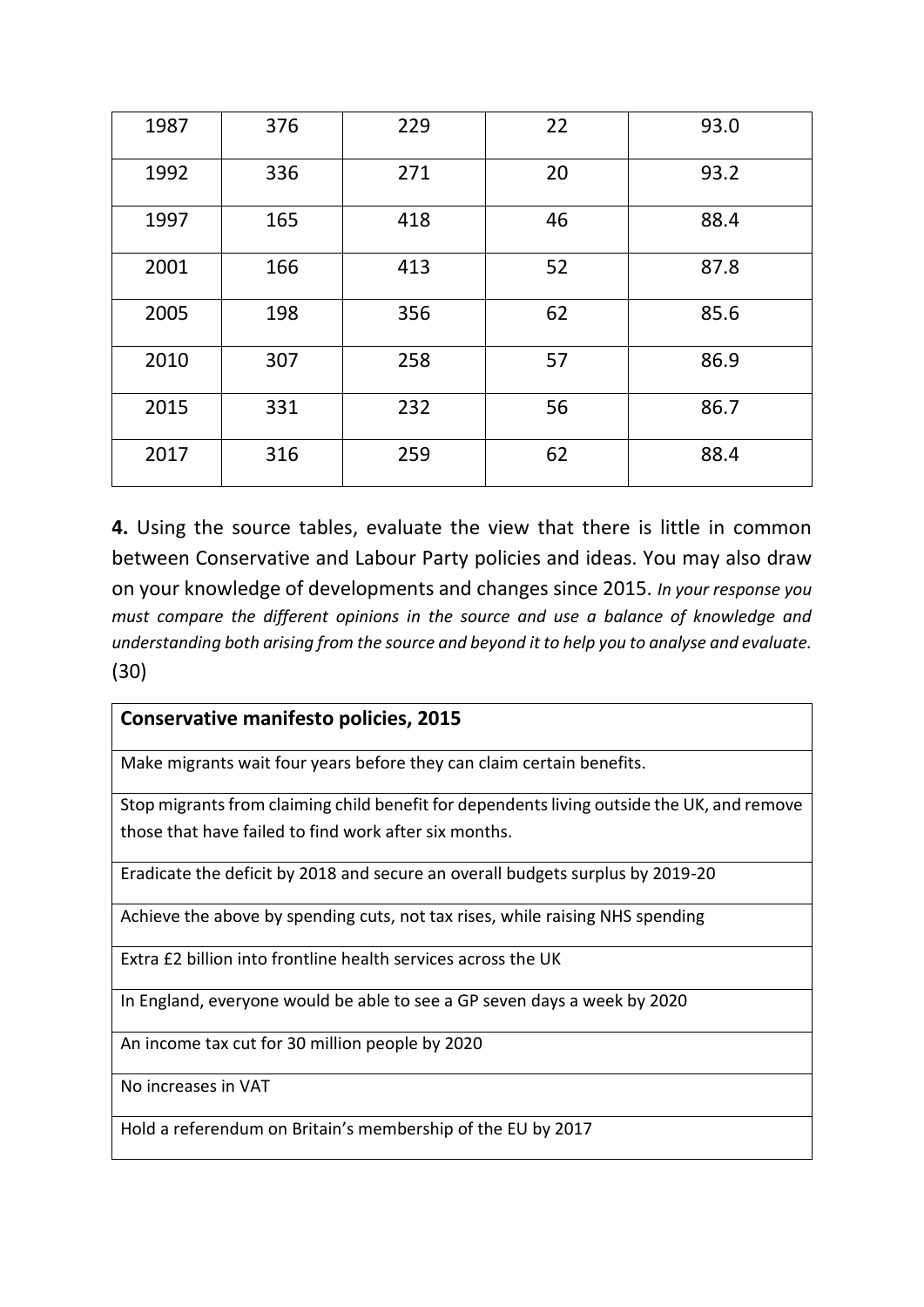Protect foreign aid budget

Replace Trident

Create 3 million apprenticeships to be paid for by benefit cuts

## **Labour manifesto policies, 2015**

Stronger border controls to tackle illegal immigration with 'proper' entry and exit checks

'Smarter' targets to reduce low-skilled migration but ensure students and high-skilled workers are not deterred.

Employment agencies to be stopped from only recruiting abroad; higher fines for employing illegal immigrants.

Get the current budget into surplus and the national debt falling 'as soon as possible in the next Parliament'; no additional borrowing for new spending.

An extra £2.5 billion a year about the Conservative plan for the NHS

Patients in England would get a GP appointment within 48 hours and wait no longer than a week for cancer tests and results.

Scrap the Health and Social Care Act and end 'creeping privatisation' of the NHS

Reintroduce the 50p top rate of income tax for earnings over £150,000

Cut income tax for 24 million people by bringing back the 10p rate, paid for by scrapping the married couples' tax allowance.

Bring in a 'mansion tax' on properties worth over £2 million, to raise £1.2 billion

A tax on bankers' bonuses

Push for reform of EU and prevent Britain from 'sleepwalking towards exit'

Guarantee a job for under 25s unemployed for over a year and adults unemployed for more than two years.

Commit to holding a strategic defence and security review every five years.

**5.** Using the source, evaluate the extent to which the funding of parties should be controlled and reformed. *In your response you must compare the different opinions*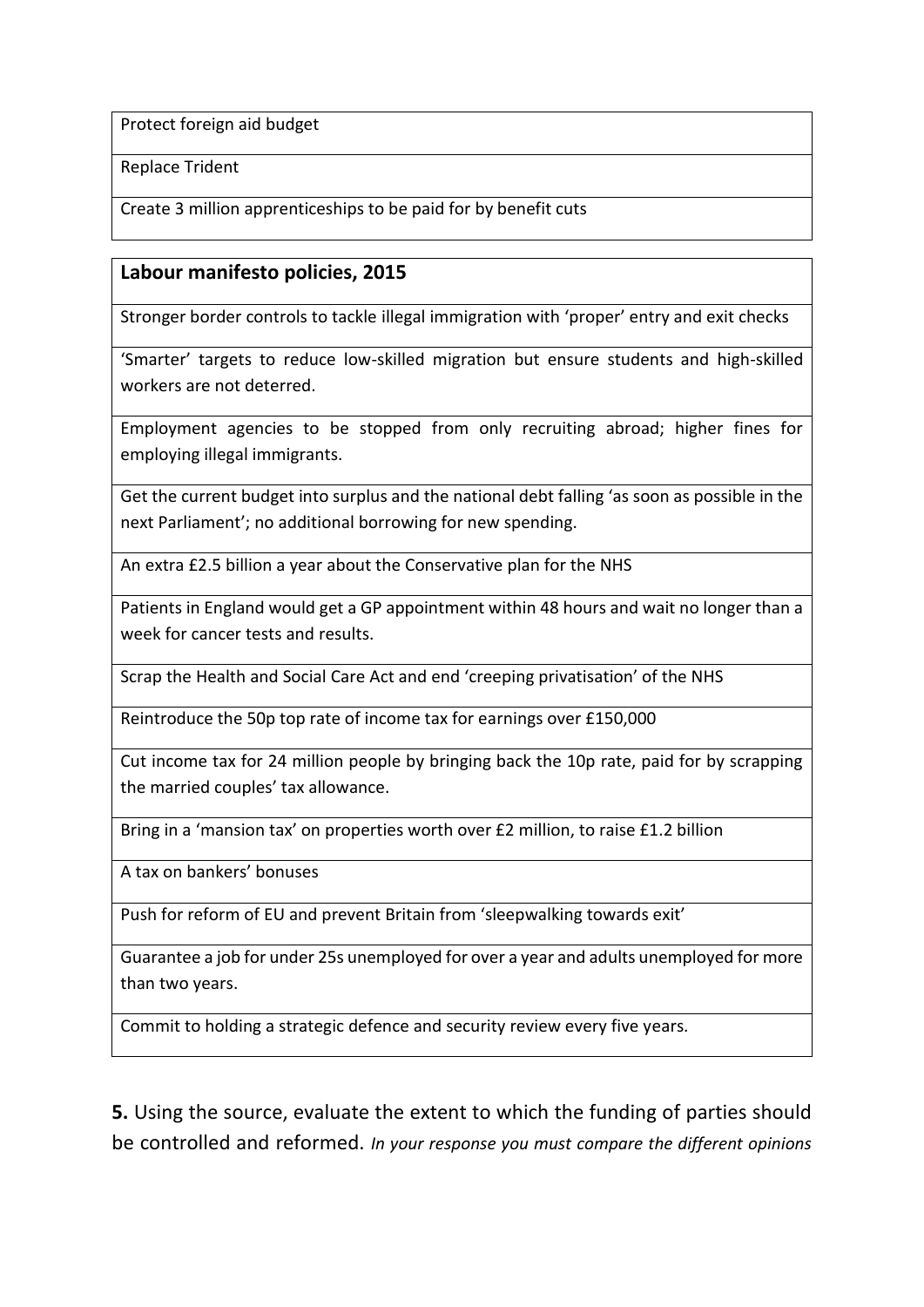*in the source and use a balance of knowledge and understanding both arising from the source and beyond it to help you to analyse and evaluate.* (30)

The issue of party funding has been controversial in the UK for many years. From the 1970s onwards it was becoming apparent that there were three problems emerging in this field. The first was the escalating costs of running a party, not least the cost of campaigning in elections. The second was the growing disparity between how much the established parties- Labour and Conservatives- could afford compared with smaller parties.

Small parties, already disadvantaged by the electoral system, now suffered from a huge funding gap. The third issue was the growing practice of business and individuals making sizeable donations to parties in the hope and expectation of favourable policies and even the prospect of being given an honour. In a tit-for-tat blame game, Labour accused the Conservatives of being bribed by big business while the Tories pointed out that Labour was heavily reliant on funding from trade unions.

Although there have been some reforms, including greater transparency over large donations, there has been no serious attempt to reform the system in recent times. The key issue revolves around the possibility of state funding of parties. This is a practice quite common in other parts of Europe. It is, though, highly controversial. Supporters say it will stop the abuses of large donations and will create greater equality between parties. Critics, however, point out that parties are private organisations and there can be no justification for taxpayers funding them. There is also the problem of how to distribute state funds: which parties should receive help and in what proportions?

If state funding is rejected, the remaining answer is to reform the regulations. The most popular idea follows the American system where there is a limit on the size of individual donations. This seems an obvious step, but there are ways round it, as the American experience indicates. Driving funding underground through overregulation, it is argued, will only encourage corruption.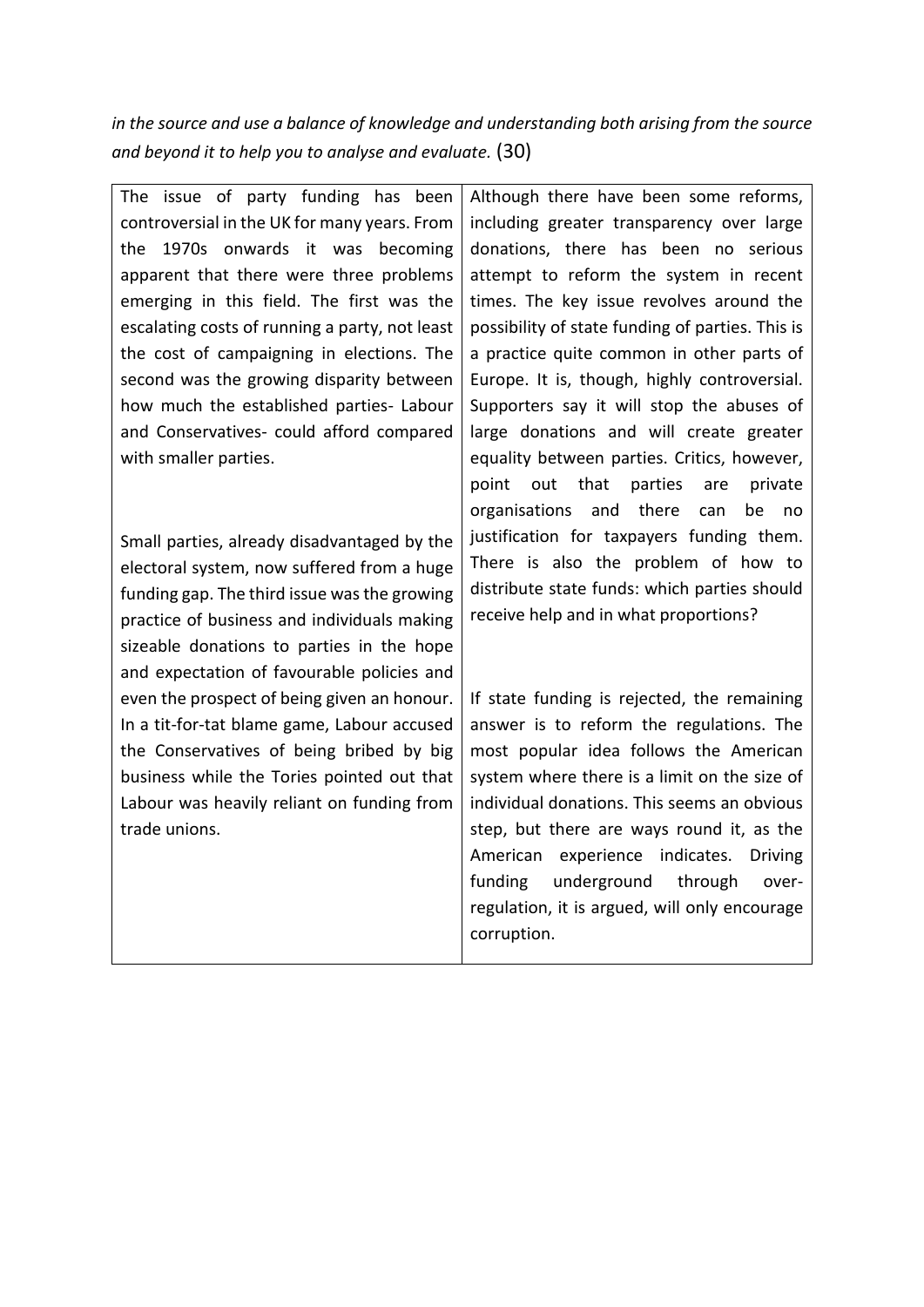# **Question Bank: Essay Questions**

## **Political Parties**

• Evaluate the view that political parties should be state funded. (30)

## **Established Political Parties**

- Evaluate the view that the Labour Party has abandoned traditional socialist policies? (30)
- Evaluate the view that the Labour Party remains true to its traditional values and principles. (30)
- Evaluate the view that the Labour Party has remained true to its traditional principles. (30)
- Evaluate the view that the Conservative Party has abandoned Thatcherism? (30)
- Evaluate the view that the modern Conservative Party may be described as a 'onenation' party.
- Evaluate the view that the modern Conservatives policies do not conform to the traditional ideas of the party. (30)
- Evaluate the view that the Labour and Conservative parties differ on economic issues.
- Evaluate the view that the policy differences within parties are as significant as the differences between them?
- Evaluate the view that there a policy consensus between the major UK parties
- Evaluate the view that the main political parties in the UK are fundamentally liberal parties.
- Evaluate the view that the main UK parties support liberal ideas.

## **Party Systems**

- 1. Evaluate the view that the UK is still a two-party system?
- 2. Evaluate the view that 'minor' parties have had little impact on political argument and debate in contemporary Britain.
- 3. Evaluate the view that small political parties are having an increasingly important impact on UK politics
- 4. Evaluate the view that small parties have an impact on UK politics today.

## **Political Parties in context**

- Evaluate the view that policies or other factors determine how well parties perform at elections.
- Evaluate the view that the main UK parties are dominated by their leaders.
- Evaluate the view that the influence of the media is the most important factor that determines the success or failure of a political party
- Evaluate the view that the media can influence support for political parties.